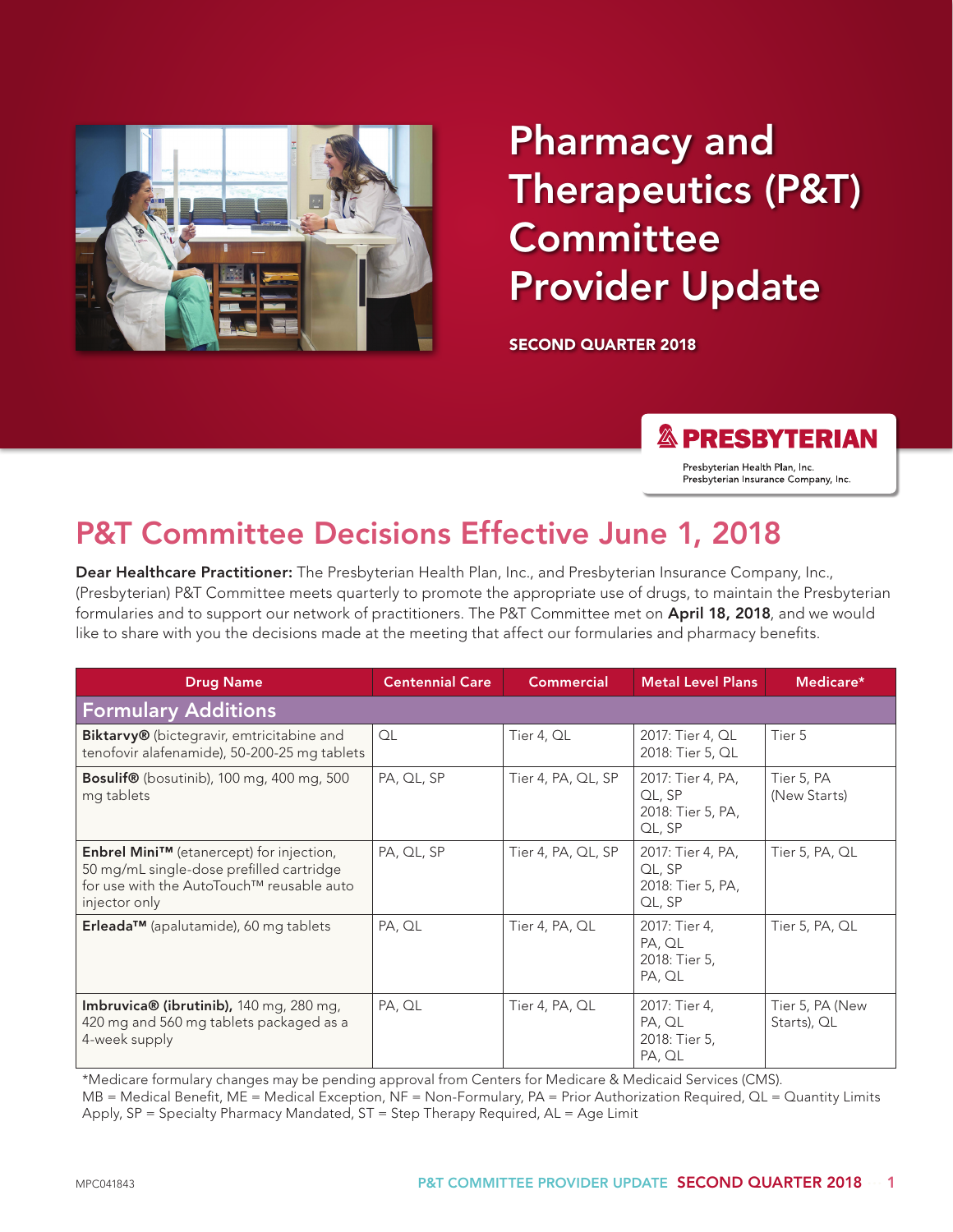| <b>Drug Name</b>                                                                                                       | <b>Centennial Care</b> | <b>Commercial</b>  | <b>Metal Level Plans</b>                                   | Medicare*                                         |  |
|------------------------------------------------------------------------------------------------------------------------|------------------------|--------------------|------------------------------------------------------------|---------------------------------------------------|--|
| <b>Formulary Additions (continued)</b>                                                                                 |                        |                    |                                                            |                                                   |  |
| Imfinzi® (durvalumab) injection, for<br>intravenous use, 120/2.4 mL and 500 mg/10<br>mL solution in a single-dose vial | MB, PA                 | MB, PA             | MB, PA                                                     | Tier 5, PA (New<br>Starts), Part<br><b>B</b> Drug |  |
| Kalydeco® (ivacaftor), 150 mg tablets; 50<br>mg and 75 mg oral granules                                                | PA, QL, SP             | Tier 4, PA, QL, SP | 2017: Tier 4, PA,<br>QL, SP<br>2018: Tier 5, PA,<br>QL, SP | Tier 5, PA, QL                                    |  |
| Lyrica® CR (pregabalin), 82.5 mg, 165 mg<br>and 330 mg extended-release tablets                                        | <b>NF</b>              | <b>NF</b>          | <b>NF</b>                                                  | Tier 4, PA (New<br>Starts), QL                    |  |
| Orkambi® (lumacaftor/ivacaftor), 200-125<br>mg tablets                                                                 | PA, QL, SP             | Tier 4, PA, QL, SP | 2017: Tier 4, PA,<br>QL, SP<br>2018: Tier 5, PA,<br>QL, SP | Tier 5, PA, QL, SP                                |  |
| Renflexis™ (infliximab-abda), 100 mg/vial                                                                              | MB, PA, SP             | <b>NF</b>          | <b>NF</b>                                                  | <b>NF</b>                                         |  |
| Symdeko™ (tezacaftor/ivacaftor tablets;<br>ivacaftor tablets), 100-150 mg and 150<br>mg tablets                        | PA, QL, SP             | Tier 4, PA, QL, SP | 2017: Tier 4, PA,<br>QL, SP<br>2018: Tier 5, PA,<br>QL, SP | Tier 5, PA, QL, SP                                |  |
| Symfi Lo™ (efavirenz, lamivudine and<br>tenofovir disoproxil fumarate), 400-300-300<br>mg tablets                      | OL                     | Tier 4, QL         | 2017: Tier 4, QL<br>2018: Tier 5, QL                       | Tier 5                                            |  |
| Trogarzo™ (ibalizumab-uiyk) injection, for<br>intravenous use, 200 mg/1.33 mL in a single<br>dose vial                 | <b>MB</b>              | <b>MB</b>          | <b>MB</b>                                                  | Tier 5, Part B Drug                               |  |
| Verzenio <sup>™</sup> (abemaciclib), 50 mg, 100 mg,<br>150 mg and 200 mg tablets                                       | PA, QL                 | Tier 4, PA, QL     | 2017: Tier 4,<br>PA, QL<br>2018: Tier 4,<br>PA, QL         | Tier 5, PA (New<br>Starts), QL                    |  |

#### New Generics – Unless otherwise noted, when a generic becomes available, the brand name product will be removed from the formularies.

| efavirenz (generic for Sustiva®), 600<br>mg tablets                                               | QL         | Tier 1, QL     | 2017: Tier 1, QL<br>2018: Tier 2, QL               | Tier 3     |
|---------------------------------------------------------------------------------------------------|------------|----------------|----------------------------------------------------|------------|
| lansoprazole (generic for Prevacid®<br>Solutab®),15 mg and 30 mg orally<br>disintegrating tablets | PA         | Tier 3, PA     | 2017: Tier 3, PA<br>2018: Tier 4, PA               | <b>NF</b>  |
| memantine (generic for Namenda XR®),<br>7 mg, 14 mg, 21 mg and 28 mg extended<br>release capsules | ST, QL     | Tier 3, ST, QL | 2017: Tier 3,<br>ST, QL<br>2018: Tier 4,<br>ST, QL | <b>NF</b>  |
| palonosetron (generic for Aloxi®), 0.25<br>mg/5 mL vial                                           | MB, PA, QL | MB, PA, QL     | MB, PA, QL                                         | Tier 4, PA |
| ritonavir (generic for Norvir®), 100<br>mg tablets                                                | QL         | Tier 1, QL     | 2017: Tier 1, QL<br>2018: Tier 2, QL               | Tier 4     |
| tiagabine (generic for Gabitril®), 12 mg and<br>16 mg tablets                                     | <b>NF</b>  | Tier 3         | 2017: Tier 3<br>2018: Tier 4                       | Tier 4     |
| trientine (Syprine®), 250 mg capsule                                                              | <b>NF</b>  | <b>NF</b>      | <b>NF</b>                                          | Tier 4     |

\*Medicare formulary changes may be pending approval from Centers for Medicare & Medicaid Services (CMS).

MB = Medical Benefit, ME = Medical Exception, NF = Non-Formulary, PA = Prior Authorization Required, QL = Quantity Limits Apply, SP = Specialty Pharmacy Mandated, ST = Step Therapy Required, AL = Age Limit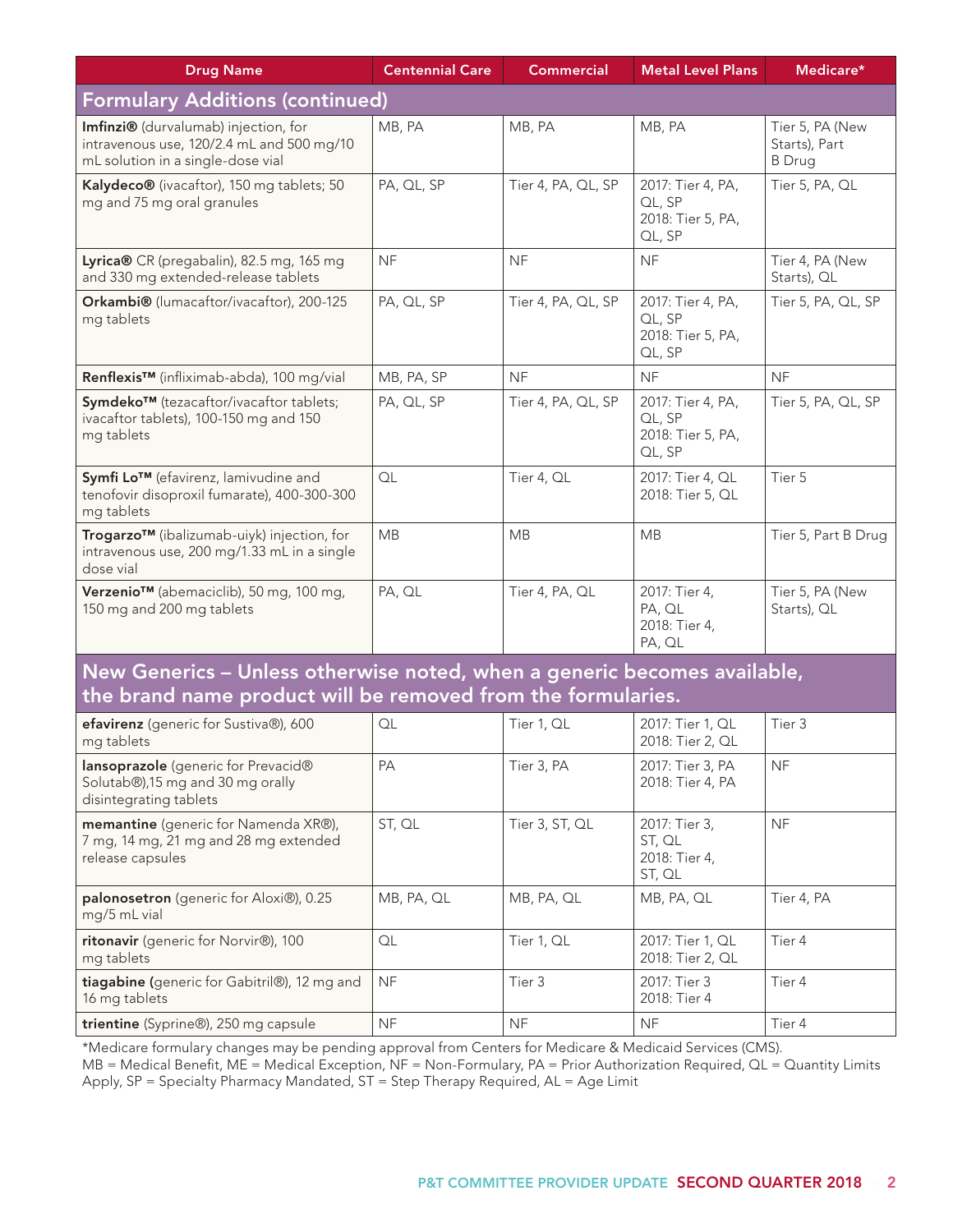| <b>Drug Name</b>                                                                                                                                                                                                                           | <b>Centennial Care</b> | <b>Commercial</b>  | <b>Metal Level Plans</b>                                   | Medicare*                                                                                   |  |  |
|--------------------------------------------------------------------------------------------------------------------------------------------------------------------------------------------------------------------------------------------|------------------------|--------------------|------------------------------------------------------------|---------------------------------------------------------------------------------------------|--|--|
| Other Formulary Changes: Criteria Updates, Formulary Removals,                                                                                                                                                                             |                        |                    |                                                            |                                                                                             |  |  |
| and Tier Placement Changes                                                                                                                                                                                                                 |                        |                    |                                                            |                                                                                             |  |  |
| acitretin (generic for Soriatane®), 10 mg,<br>17.5 mg and 25 mg capsules - QL updated.                                                                                                                                                     | PA, QL, SP             | Tier 4, PA, QL, SP | 2017: Tier 4, PA,<br>QL, SP<br>2018: Tier 5, PA,<br>QL, SP | Tier 5                                                                                      |  |  |
| Afstyla® [antihemophilic factor<br>(recombinant), single chain], 250, 500, 1000,<br>1500, 2000, 2500 or 3000 IU - Added to<br>the formularies.                                                                                             | MB, SP                 | MB, SP             | MB, SP                                                     | MB, SP                                                                                      |  |  |
| alogliptin/pioglitazone (generic for Oseni),<br>12.5-15 mg, 12.5-30 mg, 12.5-45 mg, 25-15<br>mg, 25-30 mg, 25-45 mg tablets - Added<br>to Centennial Care, Commercial and Metal<br>Level Plan Formularies with a ST requirement<br>and QL. | ST, QL                 | Tier 2, ST, QL     | 2017: Tier 2, ST, QL<br>2018: Tier 3,<br>ST, QL            | <b>NF</b>                                                                                   |  |  |
| alprazolam extended-release (generic<br>for Xanax® XR), 0.5 mg, 1 mg, 2 mg and<br>3 mg tablets - Added to Centennial<br>Care, Commercial and Metal Level<br>Plan formularies.                                                              | ST, QL                 | Tier 3, QL         | 2017: Tier 3, QL<br>2018: Tier 4, QL                       | <b>NF</b>                                                                                   |  |  |
| Alunbrig® (brigatinib), 90 mg and 180<br>mg tablets, 90 and 180 mg therapy pack -<br>Added to the formularies.                                                                                                                             | PA, QL                 | Tier, 4, PA, QL    | 2017: Tier 4,<br>PA, QL<br>2018: Tier 5,<br>PA, QL         | Tier 5, PA (New<br>Starts), QL, SP                                                          |  |  |
| aripiprazole (generic for Abilify®), 5 mg, 10<br>mg, 15 mg, 20 mg and 30 mg tablets - PA<br>removed from Centennial Care, Commercial<br>and Metal Level Plans. Tier lowered on<br>Commercial and Metal Level Plans.                        | QL                     | Tier 1, QL         | 2017: Tier 1, QL<br>2018: Tier 2, QL                       | Tier 4, ST, $QL - 2$<br>mg, 5 mg, 10 mg<br>and 15 mg<br>Tier 5, ST, QL - 20<br>mg and 30 mg |  |  |
| Cabometyx® (cabozantinib), 20 mg, 40 mg<br>and 20 mg tablets - PA criteria updated for<br>Centennial Care, Commercial and Metal<br>Level Plans.                                                                                            | PA, QL, SP             | Tier 4, PA, QL, SP | 2017: Tier 4, PA,<br>QL, SP<br>2018: Tier 5, PA,<br>QL, SP | Tier 5, PA, QL, SP                                                                          |  |  |
| celecoxib (generic for Celebrex®), 50 mg,<br>100 mg, 200 mg and 400 mg capsules - ST<br>removed from Centennial Care. Tier lowered<br>on Commercial and Metal Level Plans.                                                                 | QL                     | Tier 1, QL         | 2017: Tier 1, QL<br>2018: Tier 2, QL                       | Tier 4, QL                                                                                  |  |  |
| Cimetidine oral solution, 300 mg/5 mL-<br>Tier increased on Commercial and Metal<br>Level Plans.                                                                                                                                           | Formulary              | Tier 2             | 2017: Tier 2<br>2018: Tier 3                               | <b>NF</b>                                                                                   |  |  |
| Cinvanti® (aprepitant), 130 mg/18 mL<br>injectable emulsion - Added to the<br>Centennial Care, Commercial and Metal<br>Level Plan formularies.                                                                                             | MB, PA                 | MB, PA             | MB, PA                                                     | <b>NF</b>                                                                                   |  |  |
| clindamycin 1% topical gel and lotion<br>(generic for Cleocin T®) - QL added to<br>Centennial Care, Commercial and Metal<br>Level Plans.                                                                                                   | QL                     | Tier 1, QL         | 2017: Tier 1, QL<br>2018: Tier 2, QL                       | Tier 2 (gel only)                                                                           |  |  |
| duloxetine (generic for Cymbalta®),<br>60 mg capsules - QL increased to 60<br>capsules/30 days.                                                                                                                                            | QL                     | Tier 1, QL         | 2017: Tier 1, QL<br>2018: Tier 2, QL                       | Tier 4, QL                                                                                  |  |  |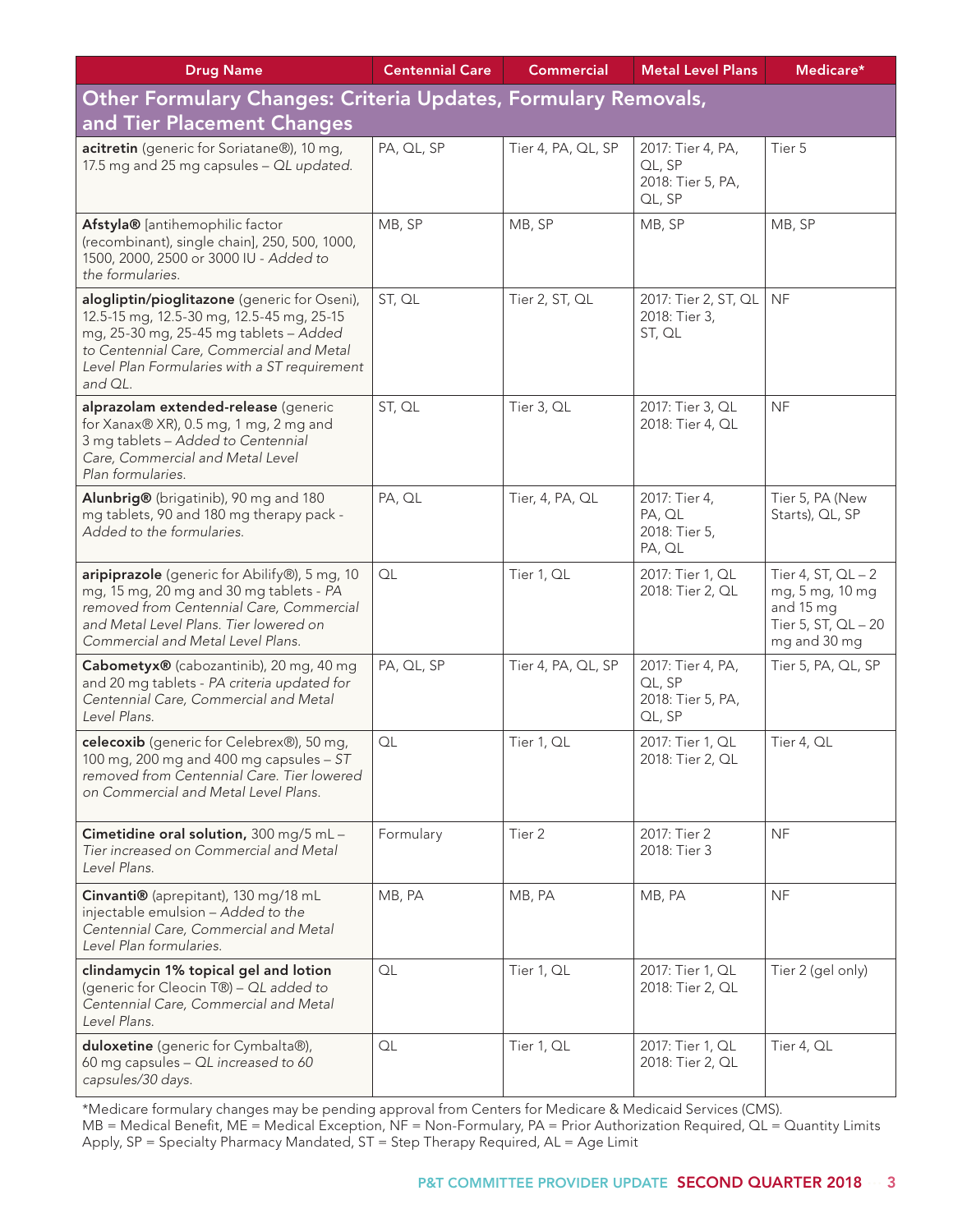| <b>Drug Name</b>                                                                                                                                                                                                                                                                                       | <b>Centennial Care</b>                                | <b>Commercial</b>                                          | <b>Metal Level Plans</b>                                                              | Medicare*                      |  |  |
|--------------------------------------------------------------------------------------------------------------------------------------------------------------------------------------------------------------------------------------------------------------------------------------------------------|-------------------------------------------------------|------------------------------------------------------------|---------------------------------------------------------------------------------------|--------------------------------|--|--|
| Other Formulary Changes: Criteria Updates, Formulary Removals,                                                                                                                                                                                                                                         |                                                       |                                                            |                                                                                       |                                |  |  |
| and Tier Placement Changes (continued)                                                                                                                                                                                                                                                                 |                                                       |                                                            |                                                                                       |                                |  |  |
| Eloctate® [antihemophilic factor<br>(recombinant), Fc fusion protein], 250, 500,<br>750, 1000, 1500, 2000, 3000, 4000, 5000 and<br>6000 IU - Removed from the formularies.                                                                                                                             | <b>NF</b>                                             | <b>NF</b>                                                  | <b>NF</b>                                                                             | <b>NF</b>                      |  |  |
| enoxaparin (generic for Lovenox®), 30<br>mg/0.3 mL, 40 mg/0.4 mL, 60 mg/0.6 mL,<br>80 mg/0.8 mL, 100 mg/1 mL, 120 mg/0.8<br>mL and 150 mg/1 mL prefilled syringes - PA<br>criteria added for requests for greater than<br>30 syringes/90 days on Centennial Care,<br>Commercial and Metal Level Plans. | $QL^*$<br>*PA required<br>for amounts<br>exceeding QL | Tier 1, QL*<br>*PA required<br>for amounts<br>exceeding QL | 2017: Tier 1, QL*<br>2018: Tier 2, QL*<br>*PA required<br>for amounts<br>exceeding QL | Tier 2, QL                     |  |  |
| Fanapt® (iloperidone), 1 mg, 2 mg, 4 mg, 6<br>mg, 8 mg, 10 mg, 12 mg tablets and titration<br>pack - Change from ST to PA on Metal<br>Level Plans.                                                                                                                                                     | <b>NF</b>                                             | <b>NF</b>                                                  | 2017: Tier 4,<br>PA, QL<br>2018: Tier 5,<br>PA, QL                                    | <b>NF</b>                      |  |  |
| Granix® (tbo-filgrastim), 300 mcg/0.5 mL<br>and 480 mcg/0.8 mL prefilled syringes -<br>Removed from the formularies. Zarxio will be<br>formulary preferred G-CSF.                                                                                                                                      | <b>NF</b>                                             | <b>NF</b>                                                  | <b>NF</b>                                                                             | <b>NF</b>                      |  |  |
| Iclusig® (ponatinib), 15 mg and 45 mg<br>tablets - PA criteria updated on Centennial<br>Care, Commercial and Metal Level<br>Plan formularies.                                                                                                                                                          | PA, QL, SP                                            | Tier 4, PA, QL, SP                                         | 2017: Tier 4, PA,<br>QL, SP<br>2018: Tier 5, PA,<br>QL, SP                            | Tier 5, PA (New<br>Starts), QL |  |  |
| Isentress® (raltegravir), 100 mg chewable<br>tablets - QL updated.                                                                                                                                                                                                                                     | QL                                                    | Tier 2, QL                                                 | 2017: Tier 2, QL<br>2018: Tier 3, QL                                                  | Tier 3                         |  |  |
| Kovaltry® [antihemophilic factor<br>(recombinant)], 250, 500, 1000, 2000 and<br>3000 IU - Added to the formularies.                                                                                                                                                                                    | MB, SP                                                | MB, SP                                                     | MB, SP                                                                                | MB, SP                         |  |  |
| lidocaine 5% transdermal patch<br>(generic for Lidoderm®) - PA removed<br>on Commercial and Metal Level Plan<br>formularies.                                                                                                                                                                           | <b>NF</b>                                             | Tier 3, QL                                                 | 2017: Tier 3, QL<br>2018: Tier 4, QL                                                  | Tier 4, PA, QL                 |  |  |
| Nebupent® (pentamadine isethionate)<br>inhalation powder for solution, 300 mg/mL<br>- Tier increased on Commercial and Metal<br>Level Plans.                                                                                                                                                           | QL, SP                                                | Tier 3, QL, SP                                             | 2017: Tier 3,<br>QL, SP<br>2018: Tier 4,<br>QL, SP                                    | Tier 4, PA (B vs D)            |  |  |
| Neupogen® (filgrastim) injection, 300<br>mcg/0.5 mL and 480 mcg/0.8 mL - Removed<br>from Centennial Care, Commercial and<br>Metal Level Plan formularies. Zarxio will be<br>formulary preferred G-CSF.                                                                                                 | NF                                                    | <b>NF</b>                                                  | NF                                                                                    | Tier 5, PA                     |  |  |
| Nuvaring® (ethinyl estradiol/etonogestrel),<br>11.7-2.7 mg vaginal ring and Xulane®<br>(norelgestromin/ethinyl estradiol), 150/35<br>mcg/day patch - AL added to Centennial<br>Care, Commercial and Metal Level Plan<br>formularies. Maximum age: 55 years.                                            | ST, QL, AL                                            | \$0, ST, QL, AL                                            | \$0, ST, QL, AL                                                                       | Tier 4                         |  |  |
| Nuwiq® [antihemophilic factor<br>(recombinant)], 250, 500, 1000, 2000,<br>2500, 3000 and 4000 IU - Added to<br>the formularies.                                                                                                                                                                        | MB, SP                                                | MB, SP                                                     | MB, SP                                                                                | MB, SP                         |  |  |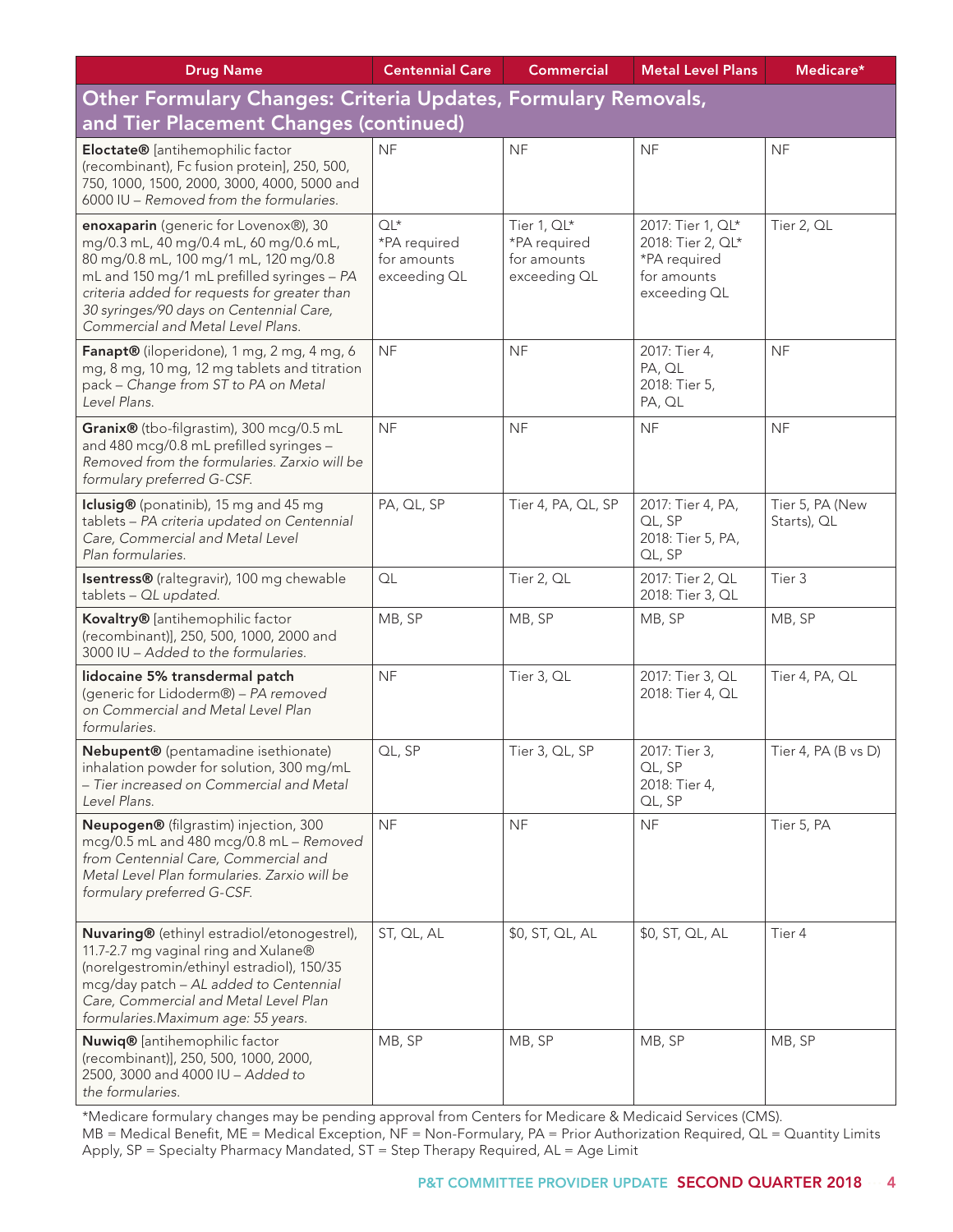| <b>Drug Name</b>                                                                                                                                                                                                                                                                     | <b>Centennial Care</b>                                 | <b>Commercial</b>                                                    | <b>Metal Level Plans</b>                                                                                                                     | Medicare*                                                               |
|--------------------------------------------------------------------------------------------------------------------------------------------------------------------------------------------------------------------------------------------------------------------------------------|--------------------------------------------------------|----------------------------------------------------------------------|----------------------------------------------------------------------------------------------------------------------------------------------|-------------------------------------------------------------------------|
| Paxil® (paroxetine), 10 mg/5 mL oral<br>suspension - PA added to Centennial Care,<br>Commercial and Metal Level Plans.                                                                                                                                                               | PA, QL                                                 | Tier 3, PA, QL                                                       | 2017: Tier 3,<br>PA, QL<br>2018: Tier 4,<br>PA, QL                                                                                           | Tier 3, PA                                                              |
| Remicade® (infliximab), 100 mg/vial - NF on<br>Centennial Care for all indications except for<br>Pediatric Ulcerative Colitis (UC) and Juvenile<br>Rheumatoid Arthritis (JRA). Renflexis will be<br>formulary-preferred infliximab product on<br>Centennial Care.                    | MB, PA, SP*<br>*Covered for<br>pediatric UC<br>and JRA | MB, PA, SP                                                           | MB, PA, SP                                                                                                                                   | Tier 5, PA                                                              |
| sevelamer (generic for Renvela®), 800 mg<br>tablet - Tier increased on Commercial and<br>Metal Level Plans.                                                                                                                                                                          | Formulary                                              | Tier 4                                                               | 2017: Tier 4<br>2018: Tier 5                                                                                                                 | Tier 3                                                                  |
| Sprycel® (dasatinib), 20 mg, 50 mg, 70<br>mg, 80 mg, 100 mg and 140 mg tablets<br>- PA criteria updated on Centennial<br>Care, Commercial and Metal Level<br>Plan formularies.                                                                                                       | PA, QL, SP                                             | Tier 4, PA, QL, SP                                                   | 2017: Tier 4, PA,<br>QL, SP<br>2018: Tier 5, PA,<br>QL, SP                                                                                   | Tier 5, PA (New<br>Starts), QL                                          |
| Tasigna® (nilotinib), 150 mg and 200 mg<br>capsules - PA criteria updated on Centennial<br>Care, Commercial and Metal Level<br>Plan formularies.                                                                                                                                     | PA, QL, SP                                             | Tier 4, PA, QL, SP                                                   | 2017: Tier 4, PA,<br>QL, SP<br>2018: Tier 5, PA,<br>QL, SP                                                                                   | Tier 5, PA (New<br>Starts), QL                                          |
| vancomycin (generic for Vancocin®), 125<br>mg and 250 mg capsules - Change from<br>PA to ST requirement for 125 mg strength.<br>Updated PA criteria for 250 mg strength.                                                                                                             | ST, QL (125 mg)<br>PA, QL (250 mg)                     | Tier 3, ST, QL<br>$(125 \text{ mg})$<br>Tier 3, PA, QL<br>$(250$ mg) | 2017: Tier 3, ST,<br>QL (125 mg)<br>Tier 3, PA, QL<br>$(250$ mg)<br>2018: Tier 4, ST,<br>QL (125 mg)<br>Tier 4, PA, QL<br>$(250 \text{ mg})$ | Tier 4                                                                  |
| Victoza® (liraglutide), 18 mg/3 mL pen<br>injector - PA criteria updated for Centennial<br>Care. Trulicity will be formulary-preferred<br>product on the Centennial Care formulary.                                                                                                  | PA, QL                                                 | Tier 2, ST, QL                                                       | 2017: Tier 2, ST, QL<br>2018: Tier 3,<br>ST, QL                                                                                              | Tier 3, QL                                                              |
| Vimpat® (lacosamide), 50 mg, 100 mg,<br>150 mg, 200 mg tablets and 10 mg/mL<br>oral solution - Centennial Care PA Criteria<br>updated to allow for ages 4 years and older.                                                                                                           | PA, QL                                                 | Tier 4, ST, QL                                                       | 2017: Tier 4, ST, QL<br>2018: Tier 5,<br>ST, QL                                                                                              | Tier 4, ST                                                              |
| Xgeva® (denosumab) injection, for<br>subcutaneous use, 120 mg/1.7 mL (70 mg/<br>mL) solution in a single-dose vial - Prior<br>authorization criteria updated for Centennial<br>Care, Commercial and Metal Level Plans.                                                               | MB, PA, SP                                             | MB, PA, SP                                                           | MB, PA, SP                                                                                                                                   | Tier 5, PA, Part<br><b>B</b> Drug                                       |
| Xifaxan® (rifaxamin), 200 mg and 550 mg<br>tablets - PA criteria updated.                                                                                                                                                                                                            | PA, QL                                                 | Tier 4, PA, QL                                                       | 2017: Tier 4,<br>PA, QL<br>2018: Tier 5,<br>PA, QL                                                                                           | Tier 4, PA, QL<br>$(200 \, mg)$<br>Tier 5, PA, QL<br>$(550 \text{ mg})$ |
| Xigduo® XR (dapagliflozin/metformin),<br>2.5-1000 mg, 5-500 mg, 5-1000 mg, 10-500<br>mg and 10-1000 mg tablets - Added to<br>the Centennial Care formulary with a PA<br>requirement and QL. Added to Commercial<br>and Metal Level Plan formularies with a ST<br>requirement and QL. | PA, QL                                                 | Tier 2, ST, QL                                                       | 2017: Tier 2, ST, QL<br>2018: Tier 3,<br>ST, QL                                                                                              | Tier 3, ST, QL                                                          |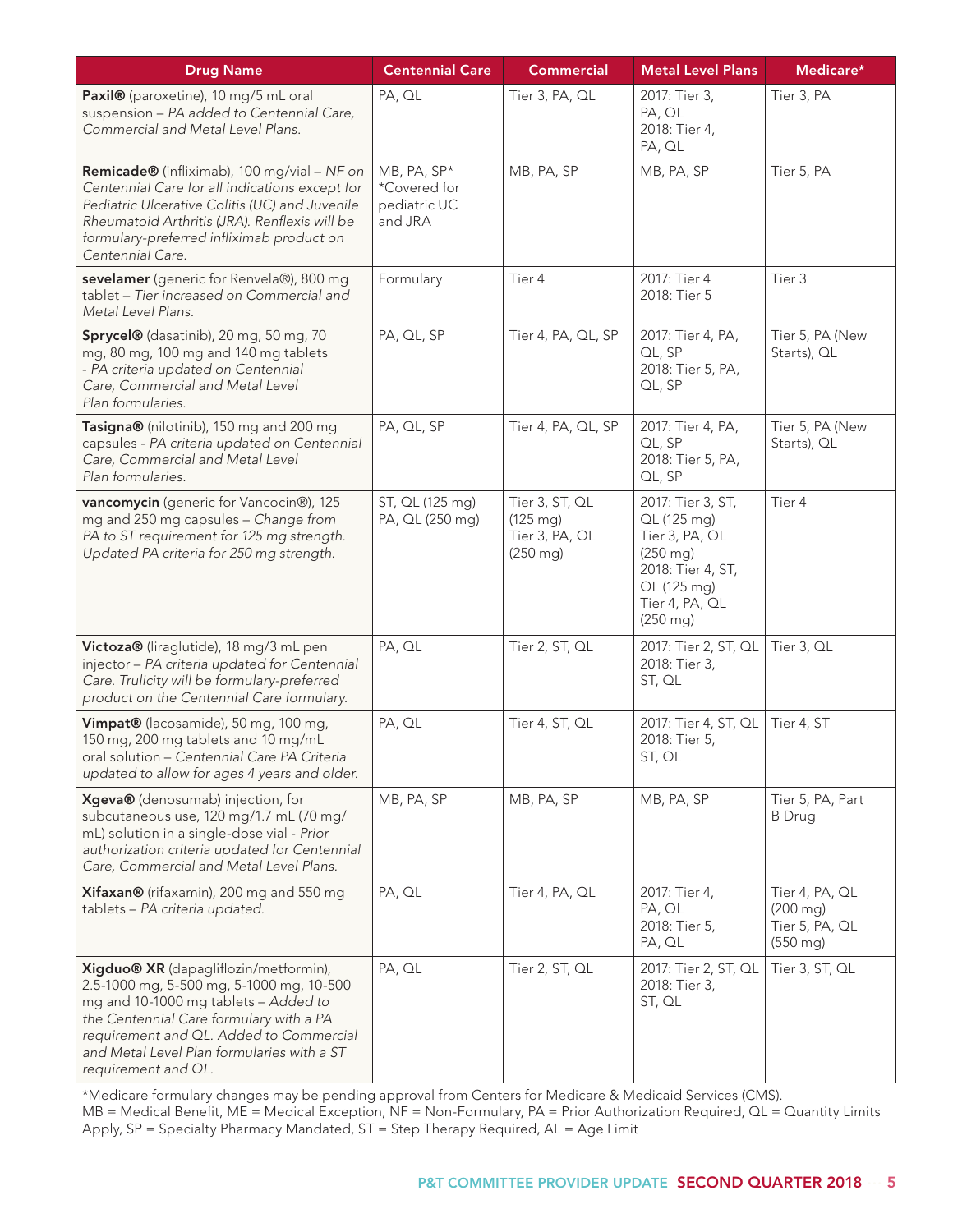You can find Presbyterian formularies and updates, including restrictions (e.g., quantity limits, step therapy and prior authorization criteria) and preferences online at: https://www.phs.org/providers/formularies/Pages/default.aspx

Current and past issues of the Pharmacy & Therapeutics (P&T) Committee Provider Updates are available online at: https://www.phs.org/providers/contact-us/news-and-communications/Pages/default.aspx

Providers must register with Presbyterian to receive the Pharmacy & Therapeutics (P&T) Committee Provider Update via email. Presbyterian eNews registration is located at: https://www.phs.org/providers/contact-us/news-and-communications/Pages/default.aspx

The Universal Practitioner and Provider Manual and the Centennial Care Practitioner and Provider Manuals are also available online at https://www.phs.org/providers/resources/training-education/Pages/ outreach.aspx and include information about pharmacy benefits, the prior authorization process, generic substitution and requesting non-formulary medications based on medical necessity. A printed copy of the Centennial Care Practitioner and Provider Manual is available at no cost from Presbyterian by contacting your Provider Network Management relationship executive.

#### Formulary Search App

As a reminder, Presbyterian formularies are also accessible through the Managed Markets Insights & Technology, LLC (MMIT) Formulary Search App. No registration, username or passwords are required. Search from your desktop at www.FormularyLookup.com or download the free app today.



### Requests for Formulary Additions, Deletions or Modifications

Use the Formulary Addition Request form to request medication additions, deletions or other changes to the Presbyterian formularies. Complete and submit the form to the ASK PHP P&T mailbox at askphppt@phs.org. The form can be accessed at: http://docs.phs.org/idc/groups/public/documents/communication/pel\_00251399.pdf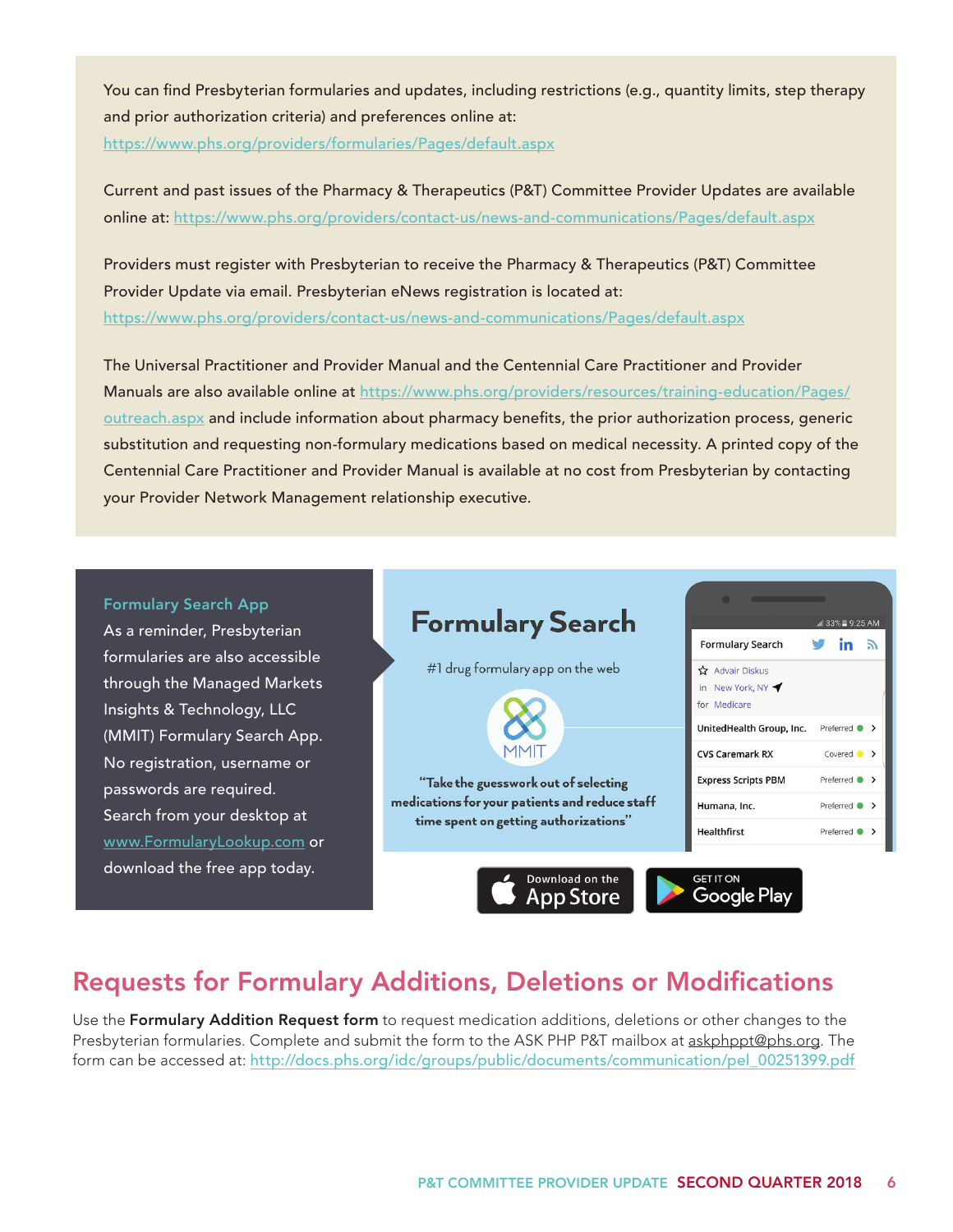## Food and Drug Administration (FDA) Alerts from January 2018 to April 2018.

For a full list of FDA alerts and additional information, see the FDA website at: http://www.fda.gov/Safety/ MedWatch/SafetyInformation/SafetyAlertsforHumanMedicalProducts

Prescription Opioid Cough and Cold Medications - Drug Safety Communication (Jan. 11, 2018): The FDA is requiring that prescription cough and cold medications containing codeine or hydrocodone be limited to use in adults 18 years of age and older because the risks of these medications outweigh the benefits in children younger than 18. The FDA is also requiring that additional safety information about the risks of misuse, abuse, addiction, overdose and slowed breathing be added to the Boxed Warning on the drug labels for these medications.

Based on the recommendations from the FDA regarding the use of opioid cough and cold medications in children and a previous FDA alert that addressed the use of codeine or tramadol for the treatment of pain in children and breastfeeding mothers, Presbyterian will be making the following changes to the coverage of these medications:

- **For patients less than 18 years of age, the following products will no longer be covered:** 
	- Cough and cold preparations that contain codeine or hydrocodone
- For children 12 to 18 years of age, the following prior authorization criteria will apply:
	- Patient must be greater than 12 years old (*Codeine and tramadol products are not covered for any indication under 12 years of age)*
	- Child does not have any of the following diagnoses:
		- $\bullet$  Obesity
		- Obstructive Sleep Apnea
		- Severe Lung Disease
	- Tramadol will not be covered to treat postoperative pain management of tonsillectomy and/ or adenoidectomy.
- Breastfeeding mothers taking codeine or tramadol:
	- A soft reject (CDUR) will be added that looks back in pharmacy claims for prenatal vitamins.
- Varubi (rolapitant) Injectable Emulsion Health Care Provider Letter (Jan. 16, 2018): Varubi is a medication used to prevent delayed chemotherapy induced nausea and vomiting. Anaphylaxis, anaphylactic shock and other serious hypersensitivity reactions have been reported in the post-marketing setting during or soon after the infusion of Varubi. Tesaro, the manufacturer of Varubi, has issued a healthcare provider letter with information regarding these risks and how to manage anaphylaxis or other serious hypersensitivity/infusion reactions. The drug label for Varubi will also be updated with this information. The healthcare provider letter may be accessed at: https://www.fda.gov/downloads/Drugs/DrugSafety/ PostmarketDrugSafetyInformationforPatientsandProviders/UCM592573.pdf
- Imodium (loperamide) for Over-the-Counter Use Drug Safety Communication (Jan. 30, 2018): The FDA is working with manufacturers of OTC loperamide products to use blister packs or other single dose packaging to limit the number of doses in a package. This action is prompted by continued reports of serious heart problems and deaths with use of much higher than recommended doses of loperamide, primarily among people who are intentionally misusing or abusing the product.
- Ocaliva (obeticholic acid) Drug Safety Communication (Feb. 1, 2018): The FDA is warning that the liver disease medication Ocaliva has been incorrectly dosed daily instead of weekly in patients with moderate to severe primary biliary cholangitis (PBC). The FDA is clarifying the current recommendations for screening, dosing, monitoring and managing PBC patients with moderate to severe liver disease taking Ocaliva. A new Boxed Warning will be added to the drug label to highlight this information.
- Acyclovir 400 mg tablets by Apace Packaging Recall (Feb. 1, 2018): Apace Packaging voluntarily recalled one lot of Acyclovir Tablet USP, 400 mg, 50 ct Unit dose, NDC# 50268-061-15, Lot Number 19900, to the retail level. A small number of blister cards containing acyclovir tablets may potentially also include torsemide, 20 mg tablets. Apace Packaging LLC notified its distributors and customers and arranged for the return of all recalled product.
- Clarithromycin (Biaxin) Drug Safety Communication (Feb. 13, 2018): The FDA advised caution when prescribing the antibiotic clarithromycin to patients with heart disease due to a potential increased risk of heart problems or death that can occur years later. In a large clinical trial, CLARICOR, an unexpected increase in deaths among patients with coronary heart disease who had received a two-week course of clarithromycin was observed.